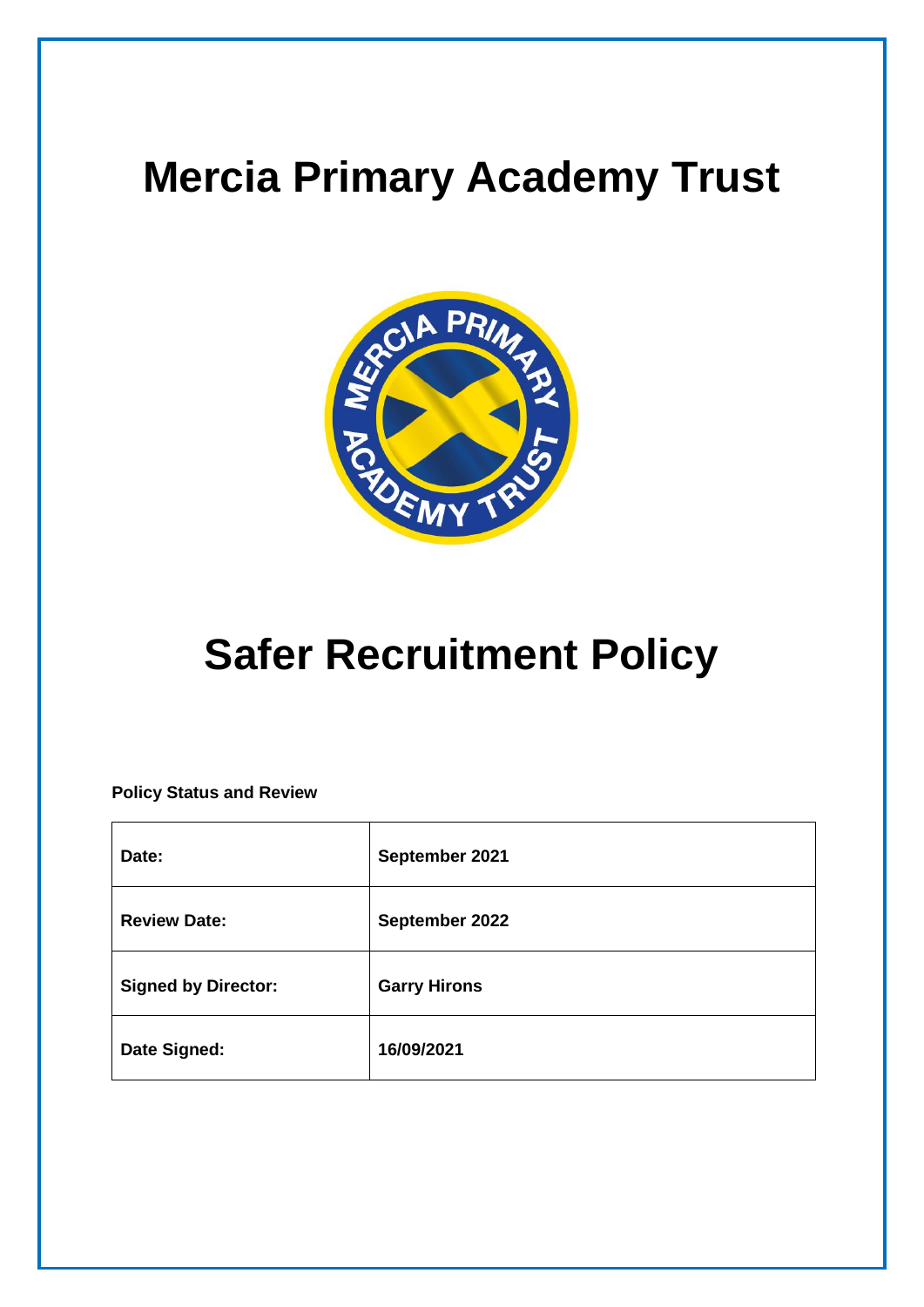# **1.0 Introduction**

- 1.1 Mercia Primary Academy Trust is committed to providing the highest level of education and care to its pupils and to safeguarding and promoting the welfare of children and young people.
- 1.2 Mercia Primary Academy Trust recognises that the safe recruitment of its staff in school is essential to safeguard the children in attendance.
- 1.3 Safer practice in recruitment means thinking about and including issues relating to child protection and safeguarding and promoting the welfare of children at every stage of the process and for all people being recruited.
- 1.4 This policy is **NOT** a Recruitment and Selection Guide and deals only with safer recruitment. The content of this policy is in line with Keeping Children Safe in Education September 2021.

# **2.0 Aims and Objectives**

- 2.1 The aims of this safer recruitment policy are as follows;
	- to help deter, reject or identify people who are unsuitable to work with pupils by having appropriate selection and appointment procedures
	- to ensure that the best staff are recruited on the basis of their suitability, merits and abilities as measured against the job description and person specification
	- to ensure that no applicant is discriminated against on any grounds as per the Equality Act 2010
	- to ensure compliance with the Keeping Children Safe in Education 2021 statutory guidance for schools and colleges on safeguarding children and safer recruitment in education
	- to ensure compliance with current employment legislation
- 2.2 It is recommended that this guidance is used in conjunction with the advice and support of your HR provider.

# **3.0 Roles and Responsibilities**

- 3.1 It is the responsibility of the Headteacher/Principal and all other staff involved in recruitment to;
	- ensure that the school operates safe recruitment procedures
	- ensure that appropriate checks are carried out on all staff and volunteers who work at the school
	- to monitor contractors and agencies compliance with this policy
- 3.2 In this school the Governing Body/Academy Trust has delegated responsibility to the Headteacher/Principal for all staff appointments.
- 3.3 It is the responsibility of the Governing Body/Academy Trust to;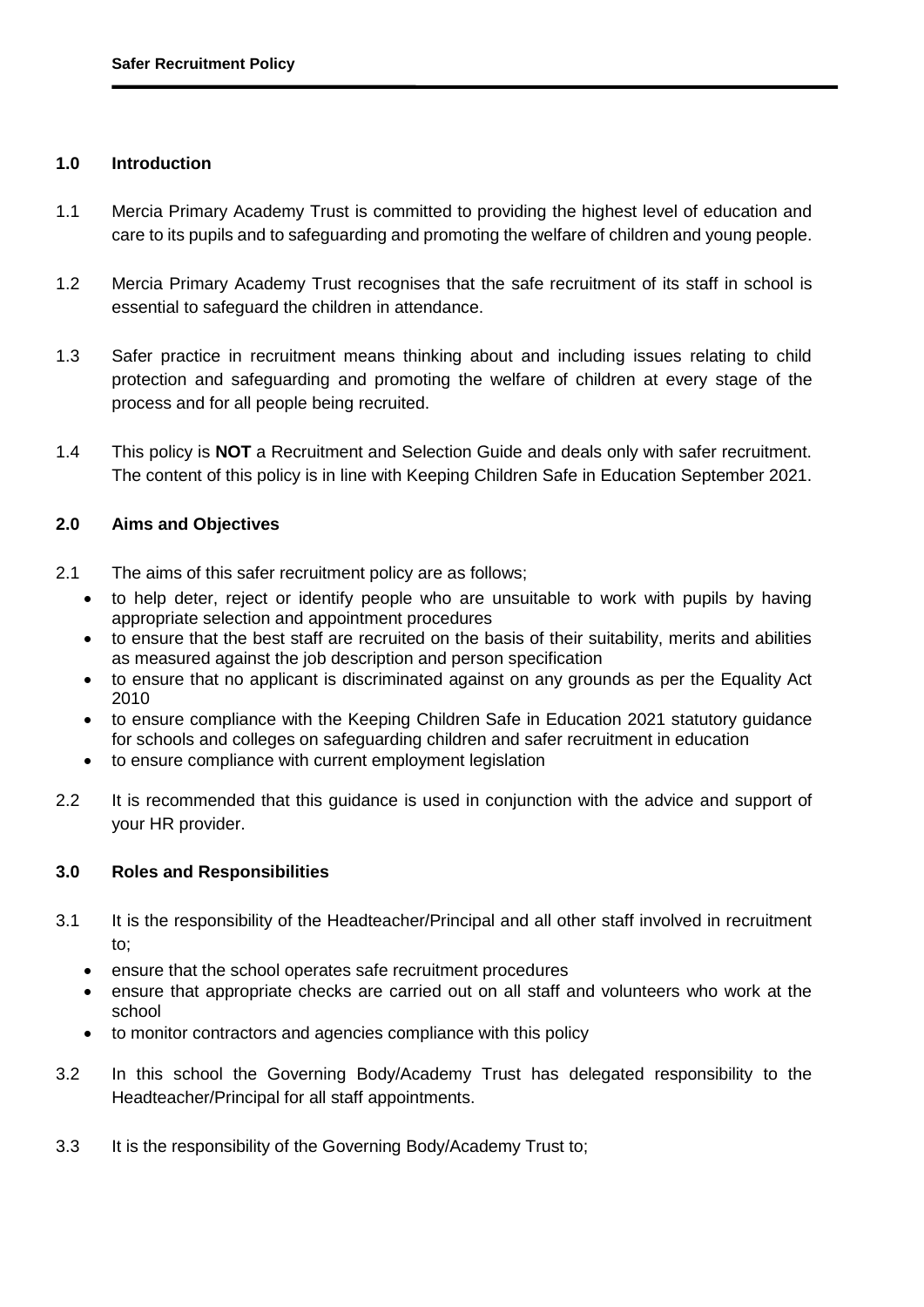- ensure the school has effective policies and procedures in place for recruitment of all staff and volunteers
- monitor the school's compliance with them

# **4.0 Recruitment and Selection Procedure**

# **4.1 Selection Panel**

- 4.1.1 Any person with a **personal** or **pecuniary interest** in the appointment of a particular applicant must declare it as soon as they are aware of the individual's application and avoid any involvement in the recruitment and selection decision making.
- 4.1.2 At least one member of the selection panel will have completed Safer Recruitment Training<sup>1</sup>

# **4.2 Job Descriptions and Person Specifications**

- 4.2.1 Every job description and person specification will make reference to the post holder's responsibility for safeguarding and promoting the welfare of children.
- 4.2.2 The person specification will include specific reference to suitability to work with children.

# **4.3 Advertisements**

4.3.1 Adverts for all posts will include the school's commitment to Safeguarding and the fact the post is exempt from the Rehabilitation of Offenders Act i.e.; This school is committed to safeguarding and promoting the welfare of children and young people/vulnerable adults and expects all staff and volunteers to share this commitment. This position is subject to appropriate vetting procedures including a criminal record check from the Disclosure and Barring Service (formerly CRB) which will require you to disclose details of all unspent and unfiltered spent reprimands, formal warnings, cautions and convictions as part of the recruitment process.

# **4.4 Application Forms**

- 4.4.1 Where the role involves engaging in regulated activity relevant to children, a statement will be included in the application form or elsewhere in the information provided to applicants that it is an offence to apply for the role if the applicant is barred from engaging in regulated activity relevant to children.
- 4.4.2 All prospective applicants must complete, in full, an application form. The application form includes a statement that the information provided is true. Where there is an electronic signature, the shortlisted candidate should physically sign a hard copy of the application at point of interview. The application form will include the following:
	- personal details, current and former names, current address and national insurance number;
	- details of the applicants present (or last) employment and reason for leaving;

<sup>-</sup><sup>1</sup> School Staffing (England) (Amendment) Regulations 2014 mean that from 1 September 2014 training providers no longer have to be approved by the secretary of state.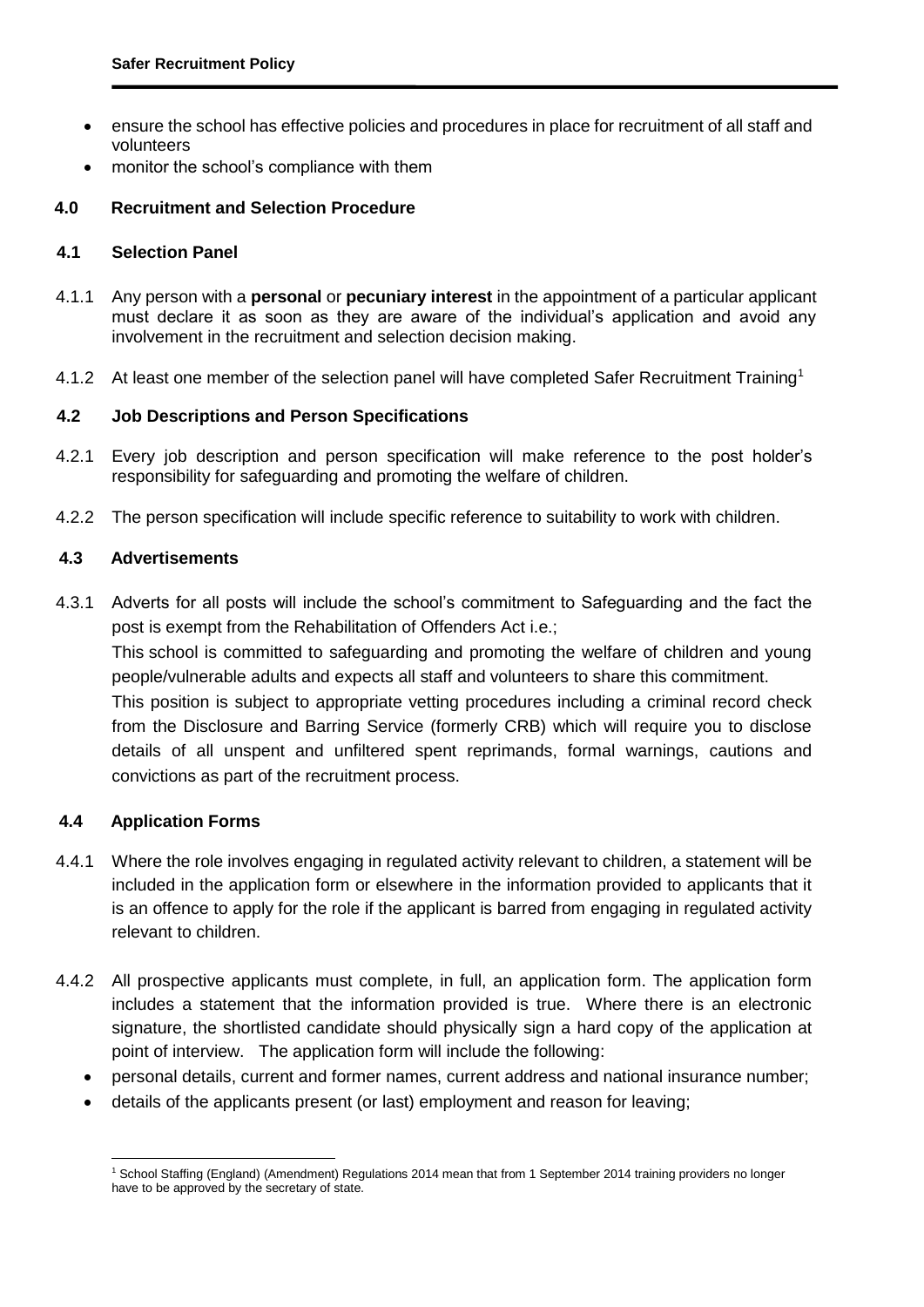- full employment history, (since leaving school, including education, employment and voluntary work) including reasons for any gaps in employment;
- qualifications, the awarding body and date of award;
- details of referees/references (see below for further information); and
- a statement of the personal qualities and experience that the applicant believes are relevant to their suitability for the post advertised and how they meet the person specification.
- 4.4.3 CV's or general letters of application will not be accepted.
- 4.4.4 Application forms and supporting information will be scrutinised fully and explored with the applicant where necessary to resolve any discrepancies or anomalies.
- 4.4.5 All applicants will also be provided in the application pack (or with a link to the website) with a copy of the Safer Recruitment policy, the Child Protection/Safeguarding policy, and policy on the employment of ex-offenders.

# **4.5 Shortlisting**

- 4.5.1 Shortlisted candidates will be asked to complete a self-declaration of their criminal record and information that would make them unsuitable to work with children. For example:
	- if they have a criminal history;
	- whether they are included on the barred list:
	- whether they are prohibited from teaching;
	- whether they are prohibited from taking part in the management of an independent school:
	- information about any criminal offences committed in any country in line with the law as applicable in England and Wales, not the law in their country of origin or where they were convicted;
	- if they are known to the police and children's social care;
	- if they have been disqualified from providing childcare and,
	- any relevant overseas information.
- 4.5.2 This information will only be requested from applicants who have been shortlisted. The information will not be requested in the application form to decide who should be shortlisted.
- 4.5.3 The purpose of a self-declaration is so that candidates will have the opportunity to share relevant information and allow this to be discussed and considered at interview before the DBS certificate is received.

# 4.5.4 We will;

- ensure that at least two people carry out the shortlisting exercise (it is recommended that those who shortlist carry out the interview for a consistent approach);
- consider any inconsistencies and look for gaps in employment and reasons given for them; and,
- explore all potential concerns.

# **4.6 References**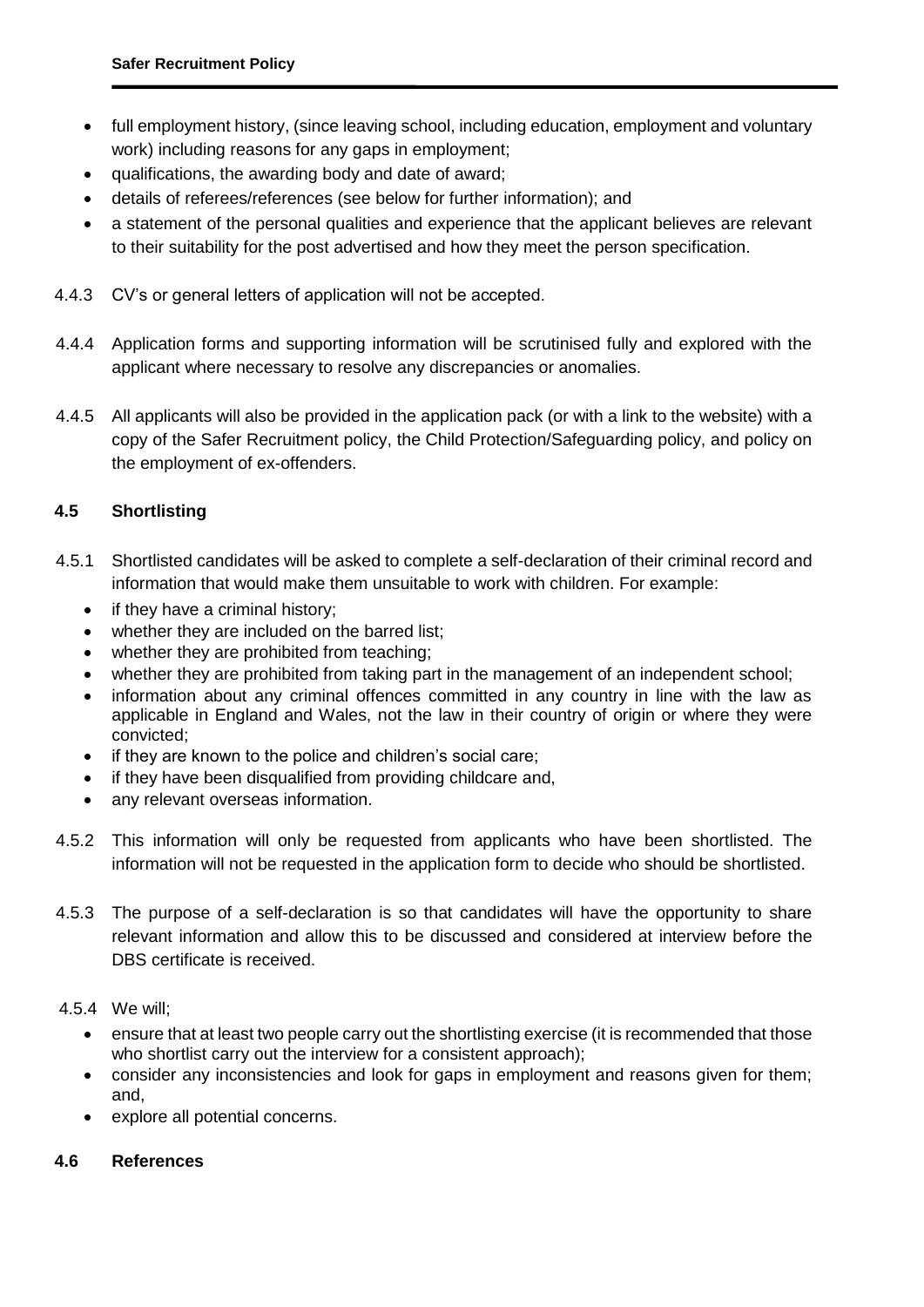- 4.6.1 References will always be obtained from the candidate's current employer. Where a candidate is not currently employed, verification of their most recent period of employment and reasons for leaving will be obtained from the school, college, or organisation at which they were last employed.
- 4.6.2 References will include specific questions relating to the role applied for, a candidate's suitability to work with children, any substantiated allegations relating to children and/or any disciplinary action taken in relation to their work or contact with children as a result of which penalties or sanctions have either expired or remain in force.
- 4.6.3 References will also be used to confirm details provided by the applicant in the application form (such as the experience and qualifications claimed by the applicant).
- 4.6.4 References will always be sought and obtained directly from the referee they will not be accepted directly from the applicant.
- 4.6.5 Where necessary, referees will be contacted by telephone or email in order to clarify any anomalies or discrepancies. A detailed written note will be kept of such exchanges.
- 4.6.6 Open references or testimonials will not be accepted, and only written references will be considered.
- 4.6.7 Where electronic references are received we will ensure that they originate from a legitimate source.
- 4.6.8 References will be sought on all shortlisted candidates, including internal ones, and will be obtained before interview so that any issues of concern they raise can be explored further with the referee, and taken up with the candidate at interview. Where it is not possible to obtain references prior to interview because of delay on the part of the referee a reference will be received and scrutinised prior to confirmation of appointment.
- 4.6.9 In all instances where an applicant currently works in a school or educational setting, a reference will **always** be sought from the Headteacher (or Chair of Governors for Headteacher appointments) of that establishment.
- 4.6.10 If a candidate for a position is not currently employed in a school, but has been in their past, we will check with the school, college or local authority at which they were most recently employed, to confirm details of their employment and their reasons for leaving.
- 4.6.11 A minimum of two references will be received and scrutinised.
- 4.6.12 Information provided by the Headteacher for an internal candidate will be considered like a reference for an external candidate.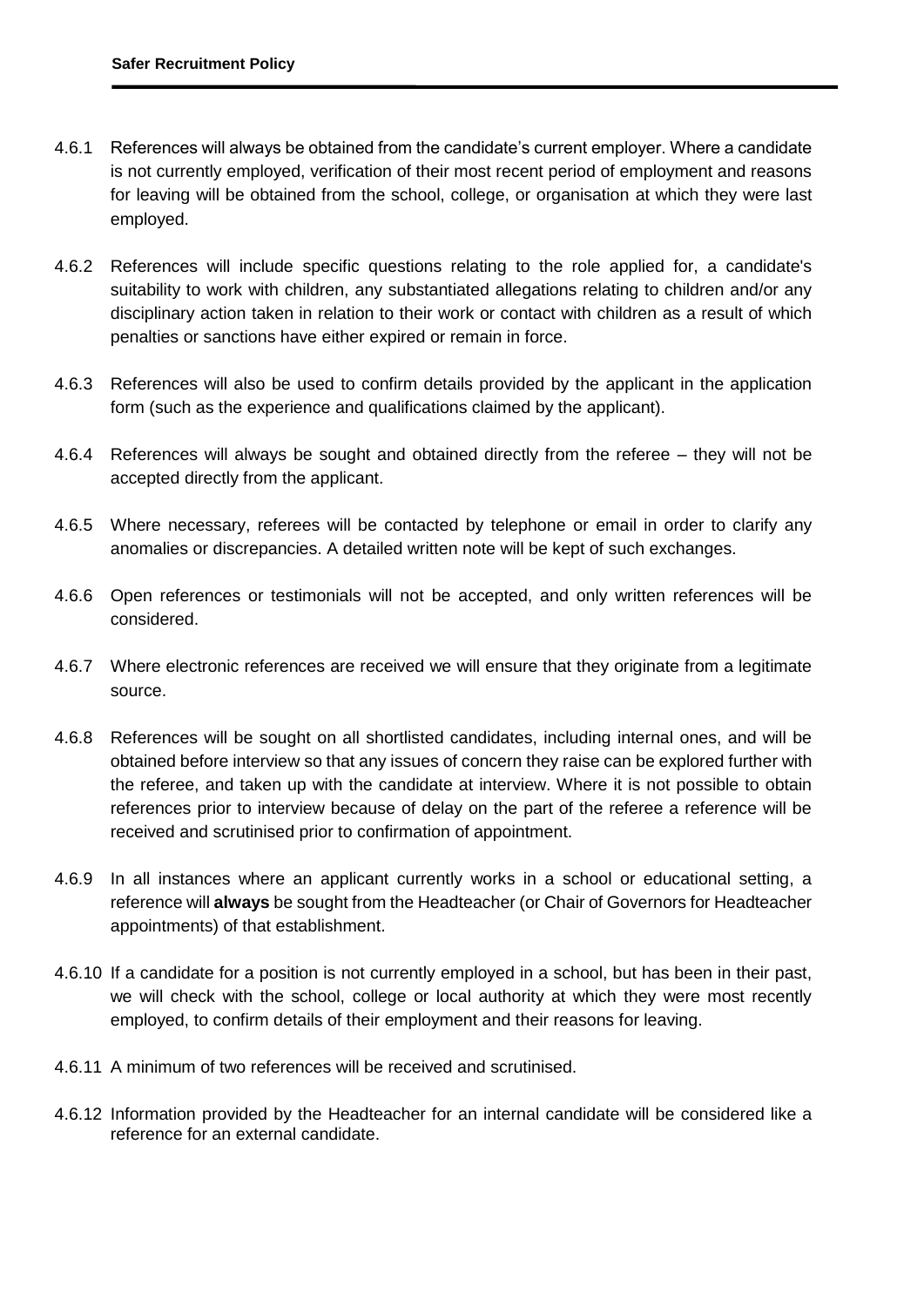- 4.6.13 If a panel member knows something factual (i.e. that can be supported by evidence) about a potential candidate that other members may not know, the information will be shared so that the panel itself can decide if it is relevant.
- 4.6.14 Any information about past disciplinary action or allegations should be considered carefully when assessing the applicant's suitability for the post (including information obtained from the DfE Sign-in Teacher Services checks referred to below).

# **4.7 Interviews**

- 4.7.1 Interviews will be required for all shortlisted applicants and will always be conducted face to face. Telephone interviews may be used at the shortlisting stage but will not be a substitute for a face to face interview. If for public health reasons (e.g. Covid-19 restrictions) a face to face in person interview cannot be conducted, a virtual meeting will be held using an appropriate format.
- 4.7.2 Candidates will always be required to;
	- Explain any gaps in employment
	- Explain any anomalies or discrepancies in the information available to the selection panel
	- Declare any information that is likely to appear on a DBS disclosure
	- Demonstrate their attitudes, motives and values for working with children and young people, and their capacity to safeguard and protect the welfare of children and young people
	- Bring with them evidence of their identity (photographic), address and qualifications. Original documents only will be accepted, and photocopies will be taken. Unsuccessful applicant's documents (copies) will be destroyed.
- 4.7.3 Pupils/students may be involved in the recruitment process in a meaningful way. Observing short listed candidates and appropriately supervised interaction with pupils/students is common and recognised as good practice.
- 4.7.4 All information considered in decision making will be clearly recorded along with decisions made.

# **5.0 Making the Offer of Appointment**

5.1 An offer of appointment to a successful candidate, including one who has lived or worked overseas, is conditional upon satisfactory completion of the following pre-employment checks.

The Appointing Officer will;

 verify a candidate's identity, following the DBS identity checking guidelines [https://www.gov.uk/government/publications/dbs-identity-checking-guidelines/id-checking](https://www.gov.uk/government/publications/dbs-identity-checking-guidelines/id-checking-guidelines-for-dbs-check-applications)[guidelines-for-dbs-check-applications.](https://www.gov.uk/government/publications/dbs-identity-checking-guidelines/id-checking-guidelines-for-dbs-check-applications) It is important to be sure that the person is who they claim to be, this includes being aware of the potential for individuals changing their name. Best practice is checking the name on their birth certificate, where this is available.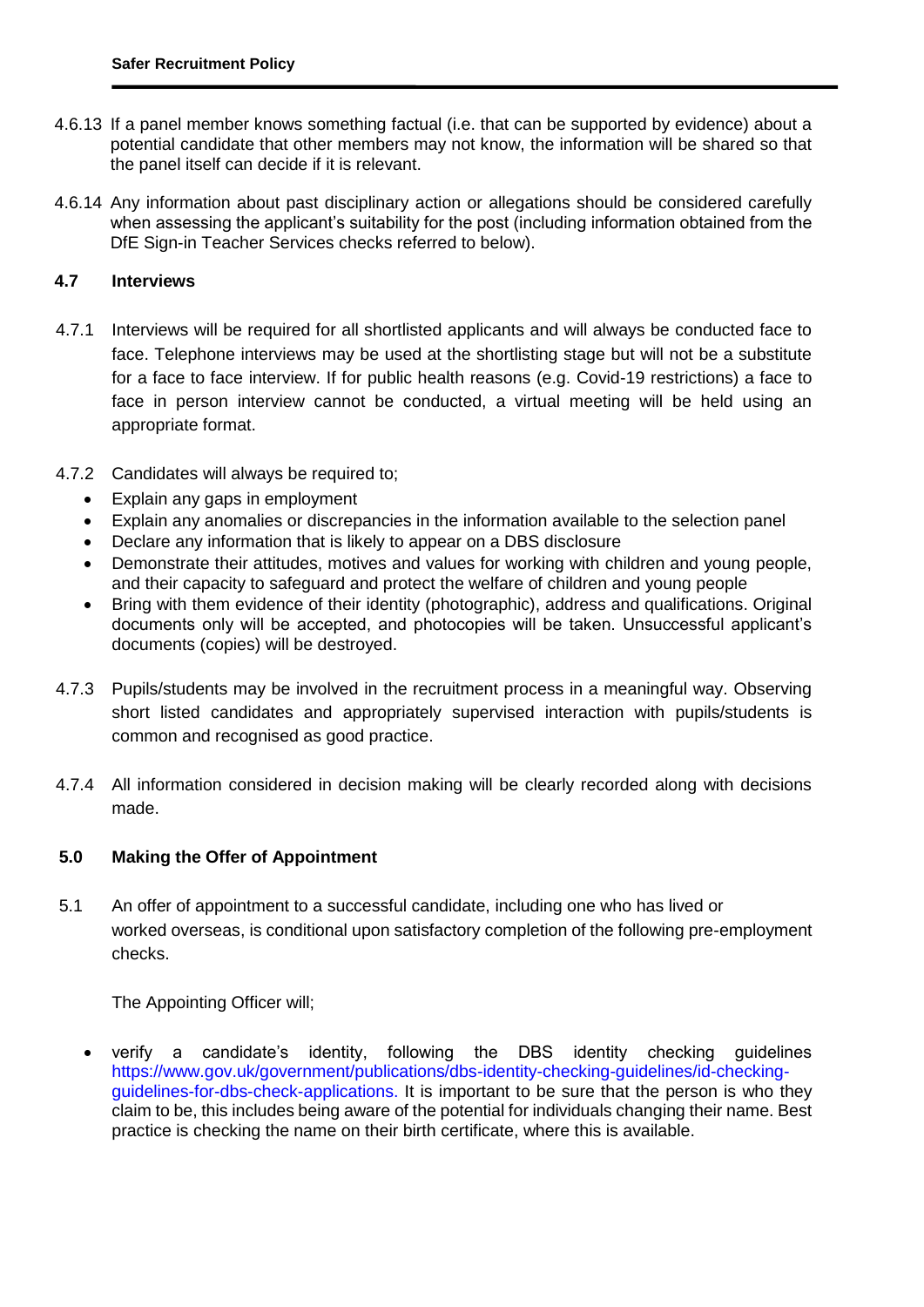- obtain a certificate for an enhanced DBS check with barred list information where the person will be engaging in regulated activity. Note that when using the DBS update service, you still need to obtain the original physical certificate
- obtain a separate barred list check if an individual will start work in regulated activity before the DBS certificate is available;
- check that a candidate to be employed as a teacher, or to carry out 'teaching' work, is not subject to a prohibition order issued by the Secretary of State, using the DfE Sign-in Teacher Services website (formerly called 'Employer Access Online');
- check that a candidate to be employed in a management position within an academy is not prohibited from doing so (a section 128 direction), using the DfE Sign-in Teacher Services website. Individuals taking part in 'management" may include individuals who are members of proprietor bodies (including governors if the governing body is the proprietor body for the school), and such staff positions as follows: headteacher, any teaching positions on the senior leadership team, and any teaching positions which carry a department headship. Whether other individuals such as teachers with additional responsibilities could be prohibited from 'taking part in management' depends on the facts of each case;
- verify the candidate's mental and physical fitness to carry out their work responsibilities PEAQ or Assessment of Fitness to Work;
- conduct other checks related to the requirements of the role e.g. driving licence or valid insurance;
- verify the person's right to work in the UK;
- if a person has lived, or worked outside the UK make any further appropriate checks (see para 16 below);
- verify professional qualifications, by requesting certificates of evidence as appropriate;
- for staff who work in childcare provision or who are directly concerned with the management of such provision we will ensure that appropriate checks are carried out to ensure that individuals are not disqualified under the Childcare (Disqualification) Regulations 2009 by requiring signature on a declaration form.

# **5.2 DBS Certificate**

5.2.1 A DBS certificate will be obtained from the candidate before or as soon as practicable after appointment. If the applicant has subscribed to it and gives permission, we may undertake an online update check through the DBS Update Service.

Before using the Update Service, we will:

- a. obtain consent from the applicant to do so;
- b. confirm the certificate matches the individual's identity; and
- c. examine the original certificate to ensure that it is for the appropriate

workforce and level of check, e.g. enhanced certificate/enhanced including barred list information.

5.2.2 Where we allow an individual to start work before a DBS is available, we will always ensure that the individual is appropriately supervised at all times and that all other checks, including a separate barred list check, have been completed.

# **6.0 Agency and Third-Party Staff**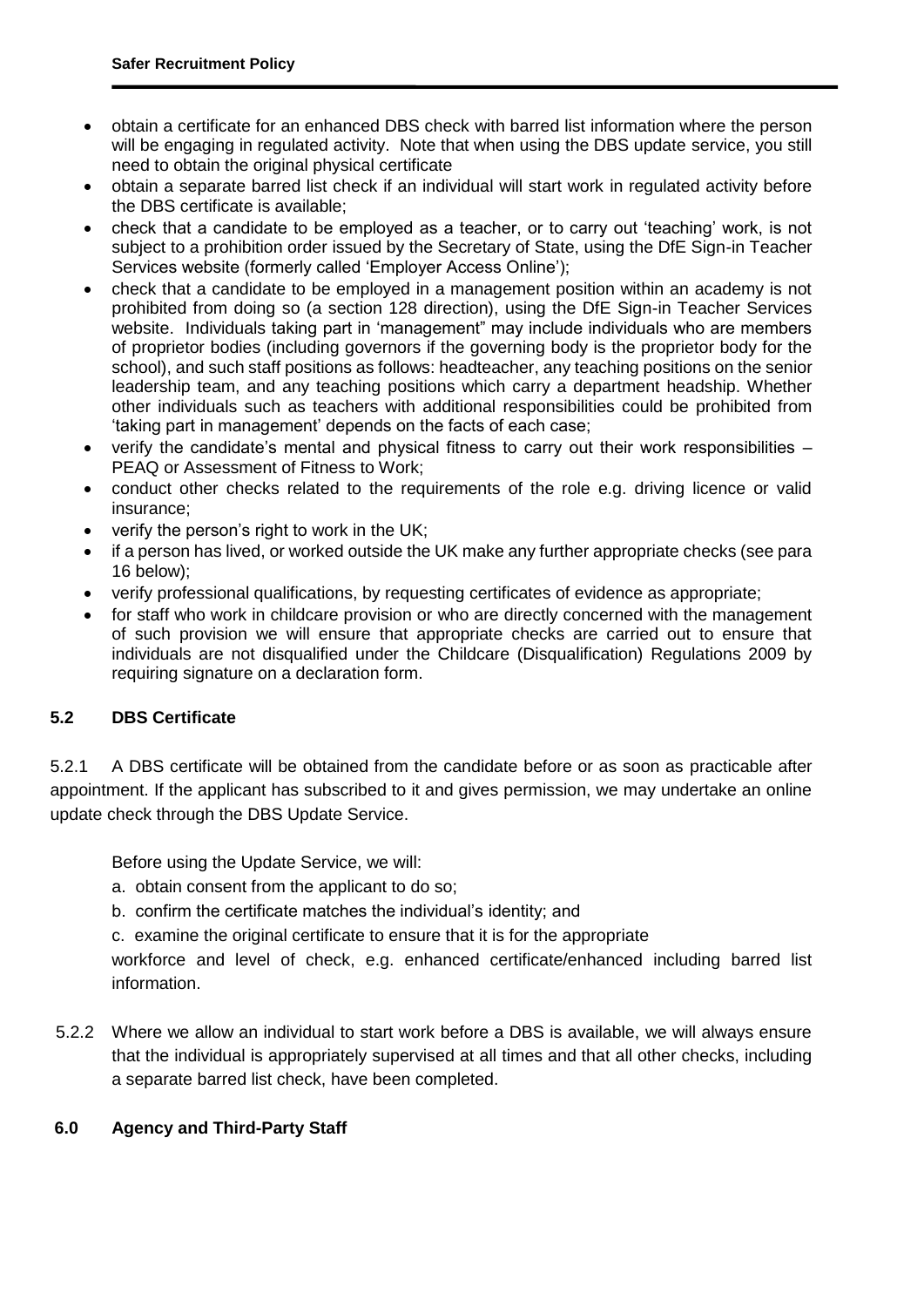- 6.1 We will obtain written notification from any agency, or third-party organisation we use that the organisation has carried out the checks on an individual who will be working at the school that we would otherwise perform. This will include, as necessary, a barred list check prior to appointing that individual. We will also check that the person presenting themselves for work is the same person on whom the checks have been made.
- 6.2 Where the agency or organisation has obtained an enhanced DBS certificate before the person is due to begin work at the school or college, which has disclosed any matter or information, or any information was provided to the employment business, we will obtain a copy of the certificate from the agency.

# **7.0 Volunteers**

- 7.1 We will obtain an enhanced DBS check (which should include children's barred list information) for all volunteers who are working in regulated activity with children, i.e. where they are unsupervised and teach or look after children regularly, or provide personal care on a one-off basis.
- 7.2 We will prevent people who pose a risk of harm from working with children by adhering to statutory responsibilities to check staff who work with children, taking proportionate decisions on whether to ask for any checks beyond what is required; and ensuring volunteers are appropriately supervised. Under no circumstances will we allow a volunteer in respect of whom no checks have been obtained to be left unsupervised or allowed to work in regulated activity.
- 7.3 If we engage volunteers we will adopt the same recruitment measures as we would for paid staff. Where the volunteering role will be a one-off such as accompanying teachers and pupils on a day outing or helping at a school fete, such measures may be unnecessary provided that the person is not to be left alone and unsupervised in charge of children.
- 7.4 We will undertake a risk assessment and use our professional judgement and experience when deciding whether to obtain an enhanced DBS certificate for any volunteer not engaging in regulated activity. In doing so we will consider:
	- the nature of the work with children;
	- what we know about the volunteer, including formal or informal information offered by staff, parents and other volunteers;
	- whether the volunteer has other employment or undertakes voluntary activities where referees can advise on suitability;
	- whether the role is eligible for an enhanced DBS check;

Details of the risk assessment will be recorded.

# **8.0 Governors (including local governing board members in an academy trust)**

8.1 All Governors in maintained schools and any local governing board members in an academy trust must have an Enhanced DBS check. Any Governors who volunteer in our establishment will be treated on the same basis as other volunteers, that is, an Enhanced DBS check with a barred list check if they are to be engaged in regulated activity.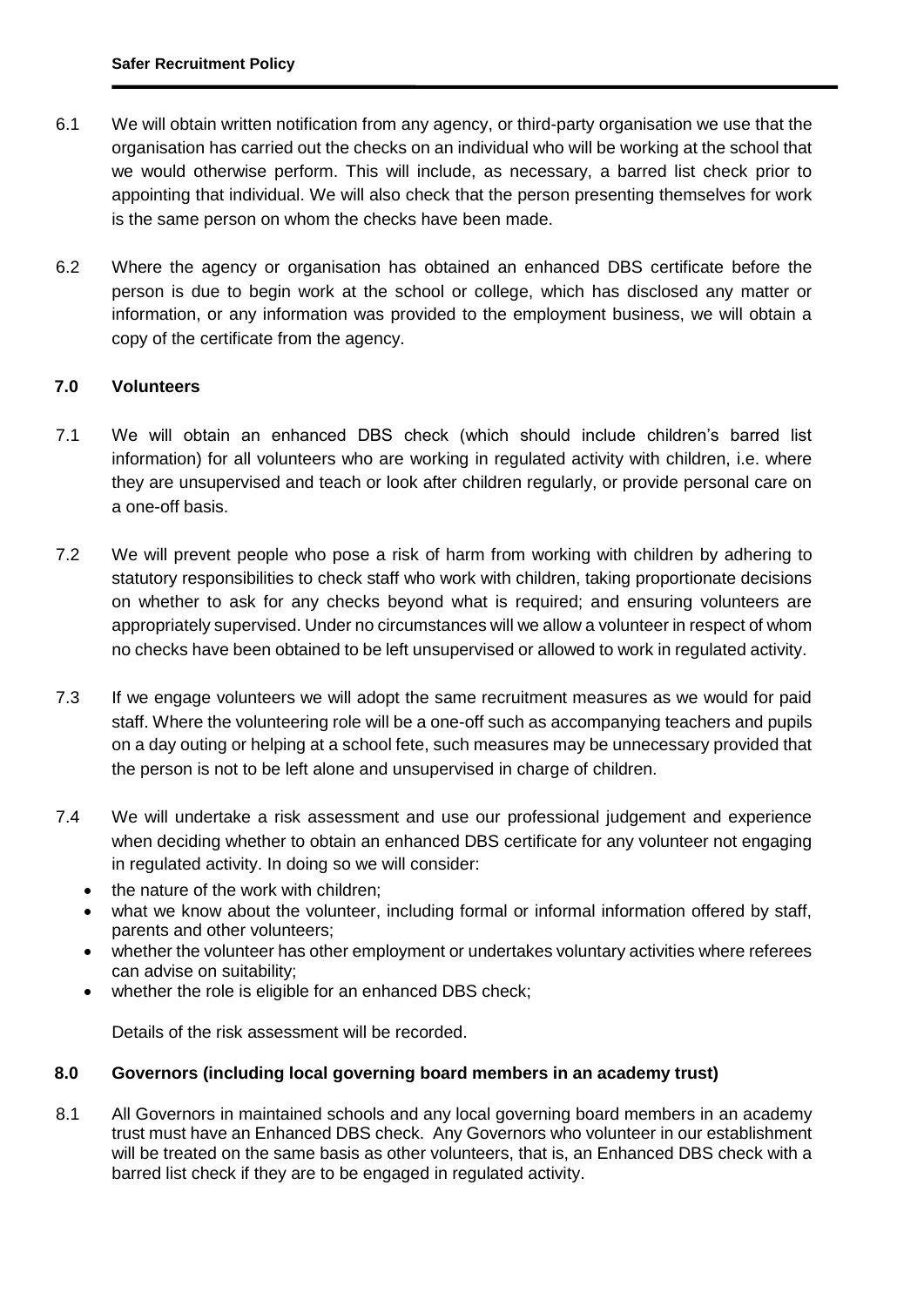8.2 Following the stipulation in Keeping Children Safe in Education, we will also use the DfE Signin Teacher Services website to check if any person we propose to recruit as a governor (and any existing governor) is subject to a section 128 direction.

#### **9.0 Proprietors of Academies (Trustees/ Directors)**

- 9.1 All Trustees/Directors of the academy trust will have an enhanced DBS check. Checks will also be undertaken to confirm identity and if the individual lives or has lived outside of the UK, any such other checks as considered appropriate.
- 9.2 We will also ensure that any Trustee/Director is not subject to a section 128 direction that would prevent them from taking part in the management of an academy (as detailed in para 5.1 above).

#### **10.0 Contractors**

- 10.1 Where we use contractors to provide services, we will set out our safeguarding requirements in the contract between the organisation and the school.
- 10.2 We will ensure that any contractor, or any employee of the contractor, who is to work at the school has been subject to the appropriate level of DBS check. Contractors engaging in regulated activity will require an enhanced DBS certificate (including barred list information). For all other contractors who are not engaging in regulated activity, but whose work provides them with an opportunity for contact with children, an enhanced DBS check (not including barred list information) will be required.
- 10.3 Under no circumstances will a contractor in respect of whom no checks have been obtained be allowed to work unsupervised or engage in regulated activity.
- 10.4 We will always check the identity of contractors and their staff on arrival at school.

#### **11.0 Visitors**

- 11.1 We will check identification of professional visitors upon their arrival to school and ensure that they sign in and out of the building. Where applicable, we will check that the visitor has the appropriate level of DBS check.
- 11.2 We will use our professional judgment about the need to escort or supervise visitors on school site.
- 11.3 Whilst external organisations can provide a varied and useful range of information, resources and speakers that can help schools and colleges enrich children's education, careful consideration will be given to the suitability of any external organisations.

# **12.0 Alternative Provision**

12.1 If we place a pupil with an alternative provision provider, we continue to be responsible for the safeguarding of that pupil, and therefore need to be satisfied that the provider meets the needs of the pupil. We will obtain written confirmation from the alternative provider that appropriate safeguarding checks have been carried out on individuals working at the establishment, i.e. those checks that we would otherwise perform in respect of our own staff.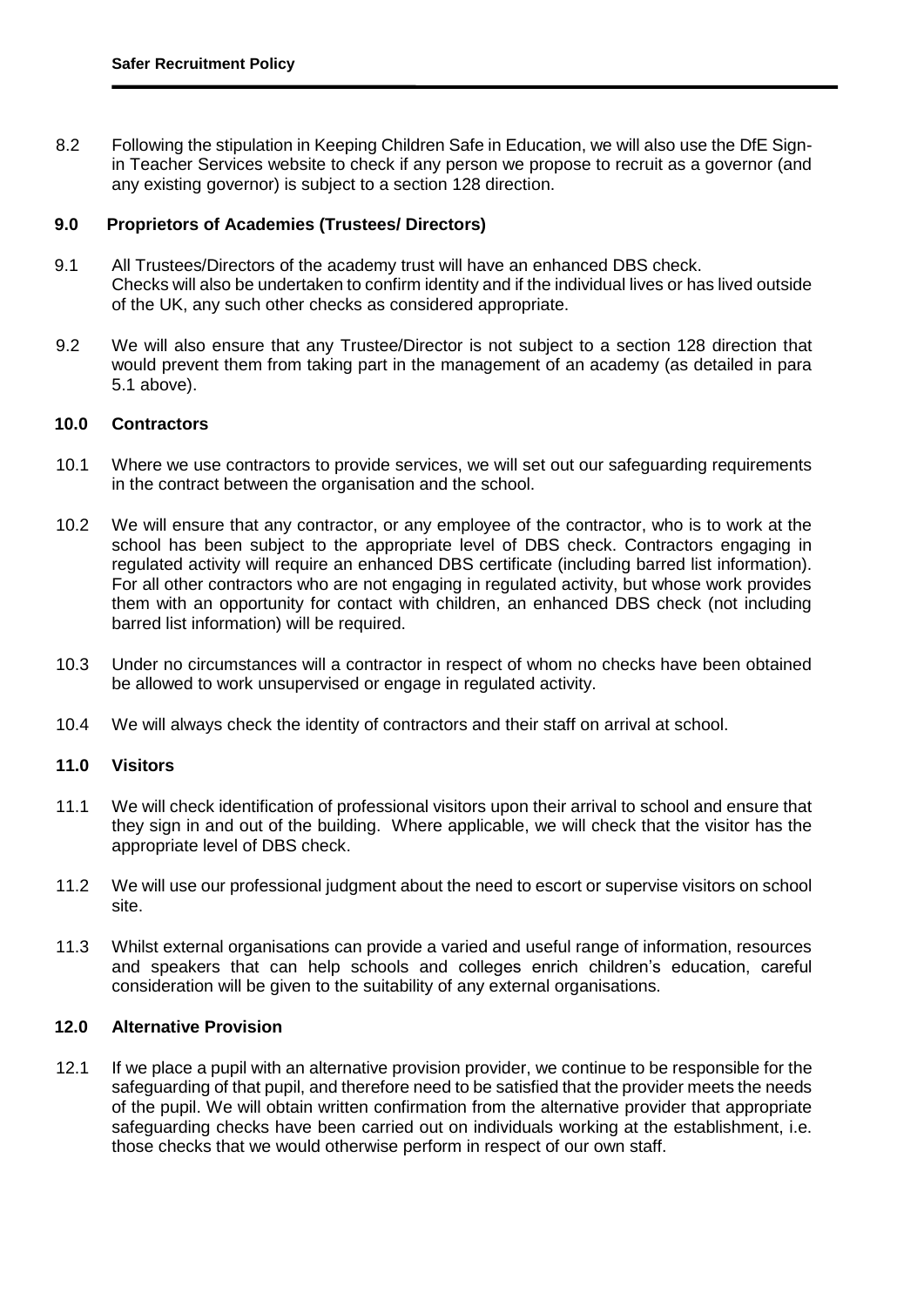# **13.0 Induction**

13.1 All new employees will be given an induction programme which will include systems within the school which support safeguarding.

This includes (but is not limited to):

- the child protection/safeguarding policy which should amongst other things also include the policy and procedures to deal with peer on peer abuse
- the behaviour policy which should include measures to prevent bullying, including cyberbullying, prejudice-based and discriminatory bullying
- the staff behaviour policy (sometimes called a code of conduct)
- the safeguarding response to children who go missing from education
- the role and identity of the designated safeguarding lead (and any deputies).
- 13.2 All staff members will also receive appropriate child protection training which is regularly updated.
- 13.3 All staff will be required as part of their induction to read and understand at least part one of Keeping Children Safe in Education 2021 statutory guidance.

# **14.0 Single Central Record**

- 14.1 A single centralised record is kept in accordance with the DfE requirements. This is kept up to date by the school's office managers and is retained securely by the school. It contains the details of the following;
	- all staff (including supply staff, teacher trainees on salaried routes and agency and third party supply staff, even if they work for one day) who work at the school
	- regular volunteers who are engaged in regulated activity
	- governors
	- all members of the proprietor body, i.e. members and trustees of the academy trust.
- 14.2 The information recorded on these individuals is whether or not the following checks have been carried out or certificates obtained, and the date on which the checks were completed:
	- an identity check;
	- a barred list check;
	- an Enhanced DBS check requested/certificate provided;
	- a prohibition from teaching check;
	- a S128 check (where applicable see above);
	- further checks on people living or working outside the UK (see below);
	- a check of professional qualifications, where required;
	- a check to establish the person's right to work in the United Kingdom;
	- childcare disqualification declaration, where relevant
- 14.3 For supply staff, we will also include whether written confirmation (and the date) that the employment business supplying the member of supply staff has carried out the relevant checks and obtained the appropriate certificates.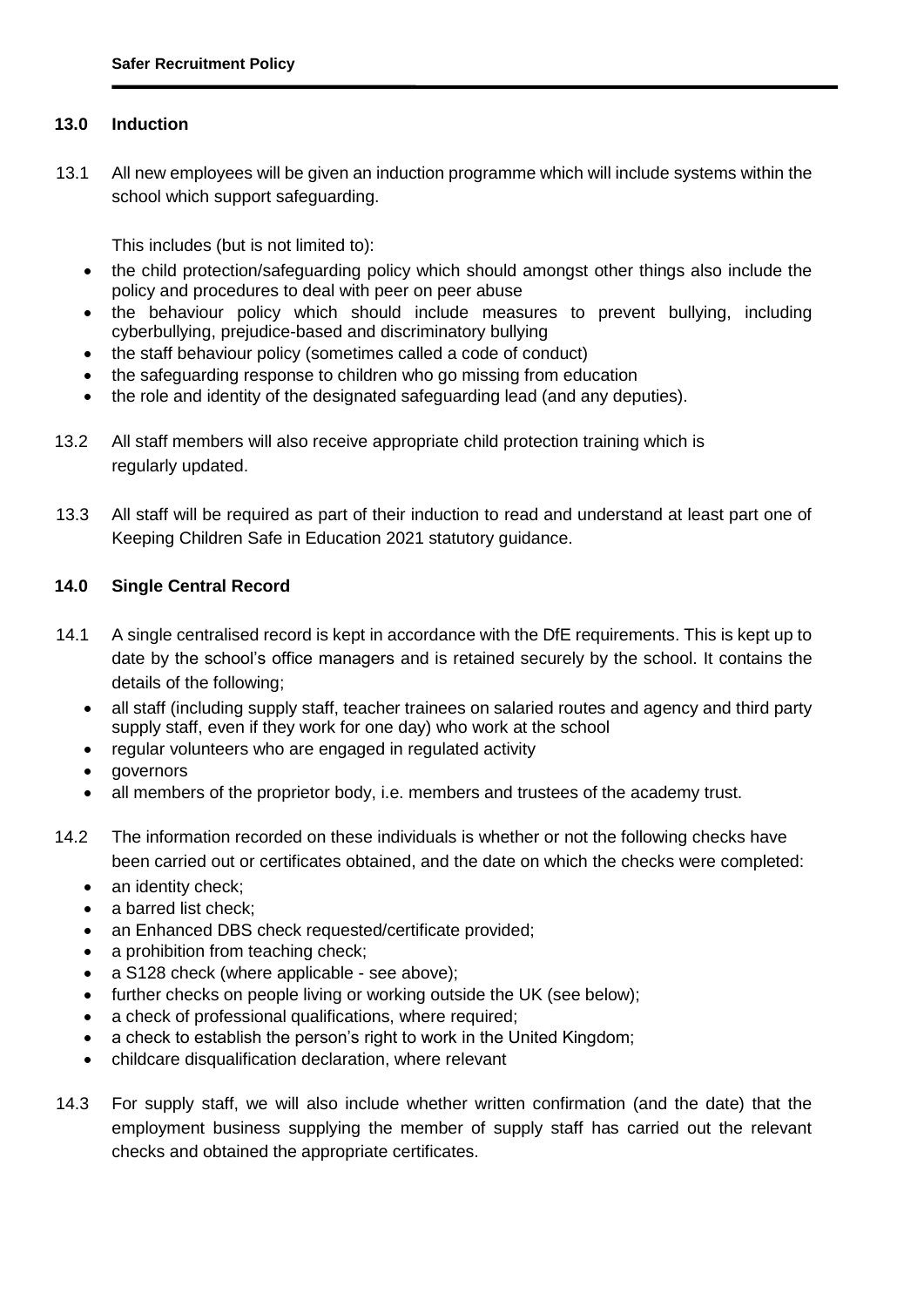14.4 A designated Governor will be responsible for auditing the Single Central Record and reporting their findings to the full Governing Body at least annually.

# **15.0 Record Retention**

- 15.1 Copies of DBS certificates will not be retained as this is not a requirement of the duty to maintain the Single Central Record.
- 15.2 A copy of the other documents used to verify the successful candidate's identity, right to work and required qualifications will be kept for the personnel file.
- 15.3 Interview notes on unsuccessful applicants will be retained for a period of 6 months after which they will be destroyed.

# **16.0 Applications from Overseas Applicants**

- 16.1 Individuals who have lived or worked outside the UK must undergo the same checks as all other staff in schools or colleges. In addition, schools and colleges must make any further checks they think appropriate so that any relevant events that occurred outside the UK can be considered. The Home Office guidance on criminal records checks for overseas applicants can be found on GOV.UK.
- 16.2 These checks could include, where available:
	- criminal records check for overseas applicants Home Office guidance can be found on GOV.UK; and for teaching positions
	- obtaining a letter (via the applicant) from the professional regulating authority in the country (or countries) in which the applicant has worked confirming that they have not imposed any sanctions or restrictions, and or that they are aware of any reason why they may be unsuitable to teach. Applicants can find contact details of regulatory bodies in the EU/EEA and Switzerland on the Regulated Professions database. Applicants can also contact the UK Centre for Professional Qualifications who will signpost them to the appropriate EEA regulatory body. Where available, such evidence can be considered together with information obtained through other pre-appointment checks to help assess their suitability.
- 16.3 Where this information is not available schools and colleges should seek alternative methods of checking suitability and or undertake a risk assessment that supports informed decision making on whether to proceed with the appointment.

# **17.0 A Wider Culture of Vigilance**

- 17.1 Mercia Primary Academy Trust is committed to providing the highest level of education and care to its pupils and to safeguarding and promoting the welfare of children and young people. It is recognised that safer recruitment does not end at appointment. Our school is committed to creating a 'safer culture' and will ensure the following:
	- That there are clear procedures in place to monitor, support and review new entrants to the organisation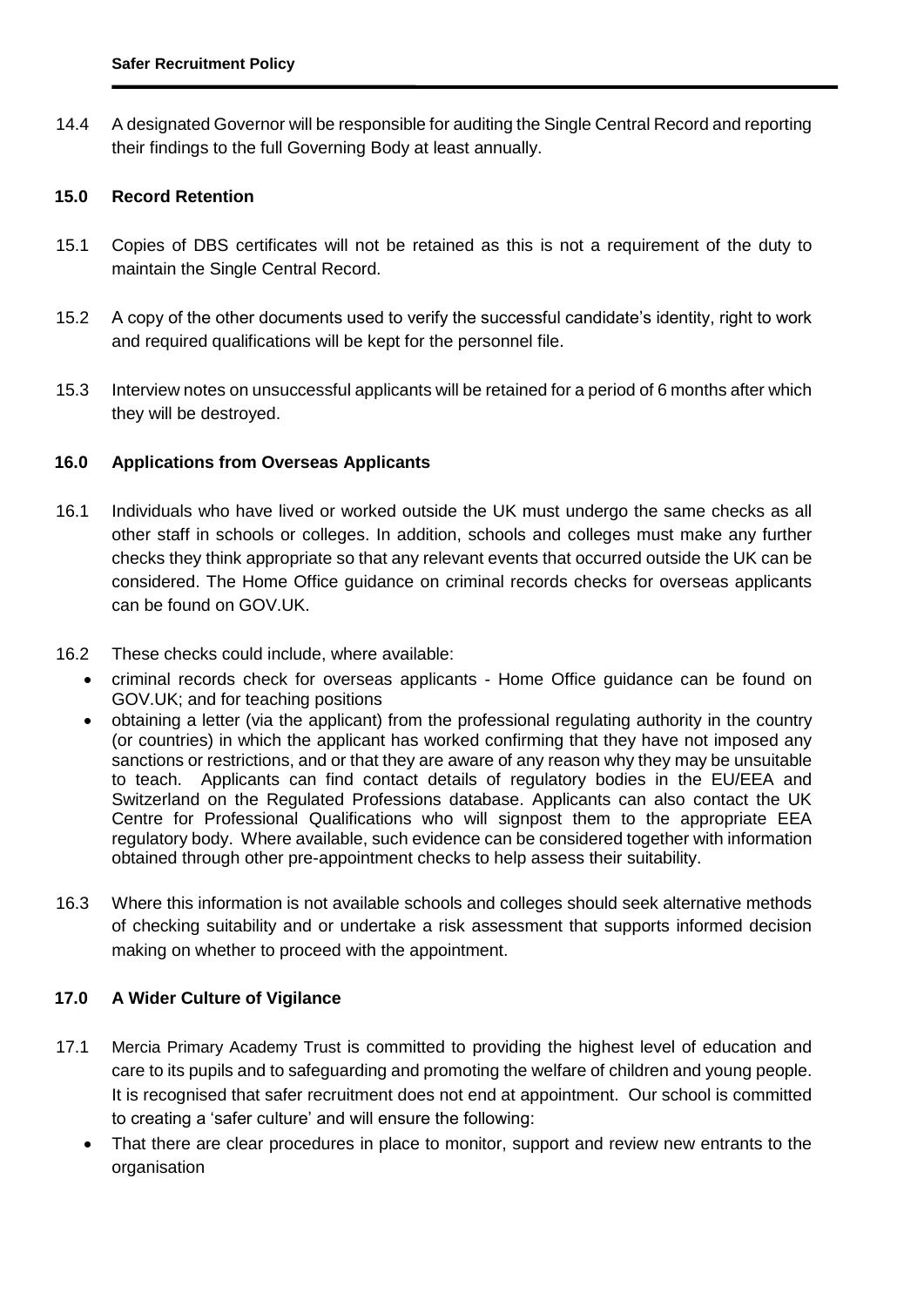- That there are clear procedures for reporting concerns
- That any employee who reports a concern is supported in doing so and there is a clear commitment to taking appropriate action.

# **Annex: Policy Statement on the Recruitment of Ex-Offenders**

# **Exemption from the Rehabilitation of Offenders Act 1974**

Ex-offenders have to disclose information about spent, as well as unspent convictions if the job for which they are applying is exempted from the Rehabilitation of Offenders Act 1974.

#### **How this affects school-based positions?**

All school-based roles are exempt from the Rehabilitation of Offenders Act as the work brings employees into contact with children who are regarded by the Act as a vulnerable group. Applicants for school-based jobs must, therefore, disclose all spent and unspent, unfiltered convictions.

All applicants who are offered employment in our organisation will be subject to a criminal record check from the Disclosure and Barring Service before an appointment is confirmed. This will include details of cautions, reprimands and warnings as well as spent and unspent, unfiltered, convictions. An enhanced DBS (check) may also contain non-conviction information from local police records which a chief police officer thinks may be relevant.

Having a criminal record will not necessarily bar someone from working in our school.

Criminal records will be taken into account for recruitment purposes only when the conviction is relevant.

When reaching a recruitment decision, the following factors will be taken into account:

- Whether the conviction or other matter revealed is relevant to the position in question
- The seriousness of any offence or other matter revealed
- The length of time since the offence or other matter occurred
- Whether the applicant has a pattern of offending behaviour or other relevant matters
- Whether the applicant's circumstances have changed since the offending behaviour or the other relevant matters, and
- The circumstances surrounding the offence and the explanation(s) offered of the offending person.

As an organisation assessing applicants' suitability for positions which are included in the Rehabilitation of Offenders Act 1974 (Exceptions) Order using criminal record checks processed through the Disclosure and Barring Service (DBS), we comply fully with the DBS code of [practice](https://www.gov.uk/government/publications/dbs-code-of-practice) and undertake to treat all applicants for positions fairly.

We undertake not to discriminate unfairly against any subject of a criminal record check on the basis of a conviction or other information revealed.

We can only ask an individual to provide details of convictions and cautions that we are legally entitled to know about. Where a DBS certificate at either standard or enhanced level can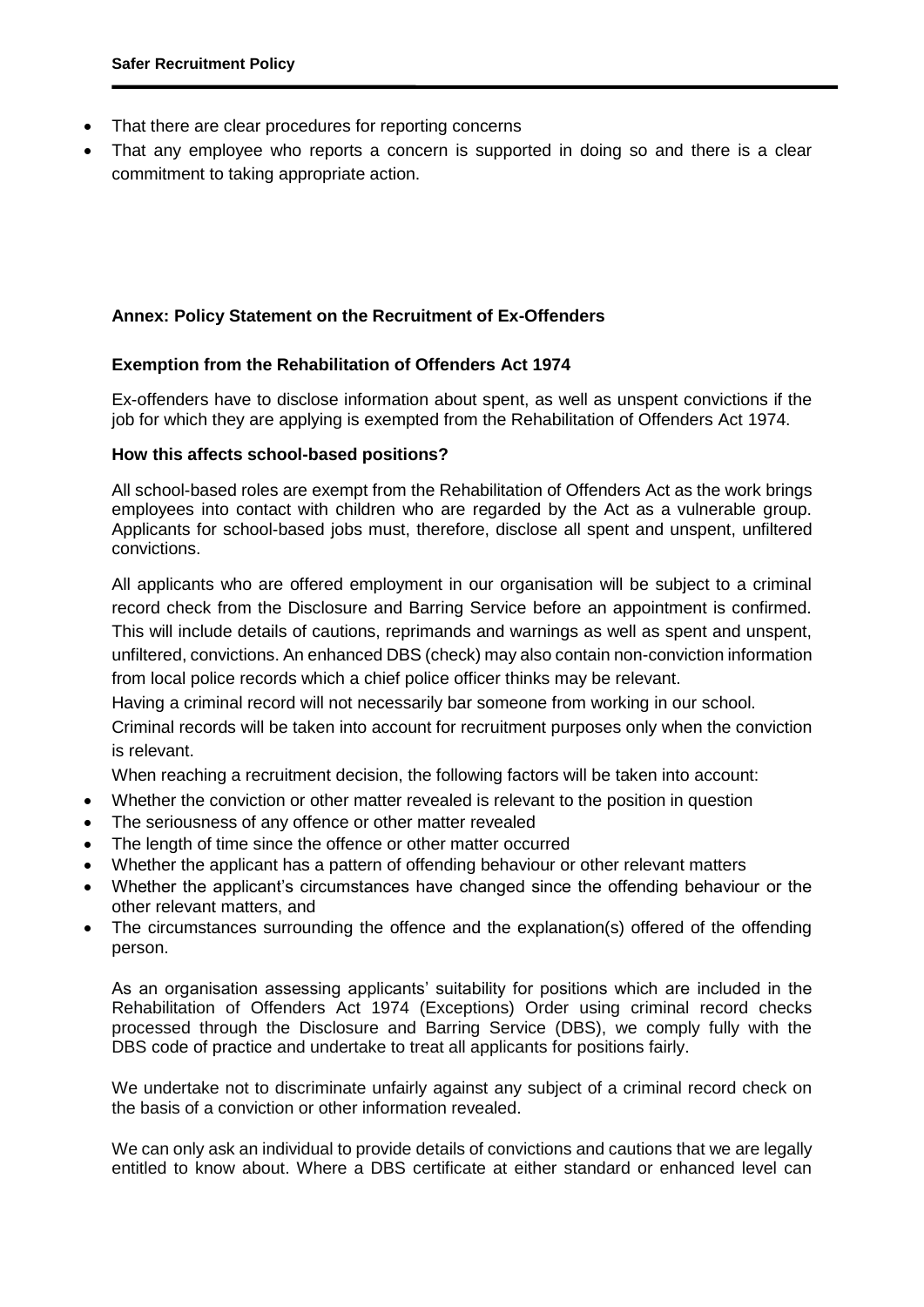legally be requested (where the position is one that is included in the Rehabilitation of Offenders Act 1974 (Exceptions) Order 1975 as amended, and where appropriate Police Act Regulations as amended).

We can only ask an individual about convictions and cautions that are not protected.

We are committed to the fair treatment of its staff, potential staff or users of its services, regardless of race, gender, religion, sexual orientation, responsibilities for dependants, age, physical/mental disability or offending background.

We have this written policy statement on the recruitment of ex-offenders, which is made available to all DBS applicants at the start of the recruitment process.

We actively promote equality of opportunity for all with the right mix of talent, skills and potential and welcome applications from a wide range of candidates, including those with criminal records.

We select all candidates for interview based on their skills, qualifications and experience.

All application forms, job adverts and recruitment briefs will contain a statement that an application for a DBS certificate will be submitted in the event of the individual being conditionally offered the position.

We ensure that all those in the organisation who are involved in the recruitment process have been suitably trained to identify and assess the relevance and circumstances of offences.

We also ensure that they have received appropriate guidance and training in the relevant legislation relating to the employment of ex-offenders, e.g. the Rehabilitation of Offenders Act 1974.

At interview, or in a separate discussion, we will ensure that an open and measured discussion takes place on the subject of any offences or other matter that might be relevant to the position. Failure to reveal information that is directly relevant to the position sought could lead to withdrawal of an offer of employment.

We make every subject of a criminal record check submitted to DBS aware of the existence of the code of [practice](https://www.gov.uk/government/publications/dbs-code-of-practice) and makes a copy available on request.

We undertake to discuss any matter revealed on a DBS certificate with the individual seeking the position before withdrawing any conditional offer of employment.